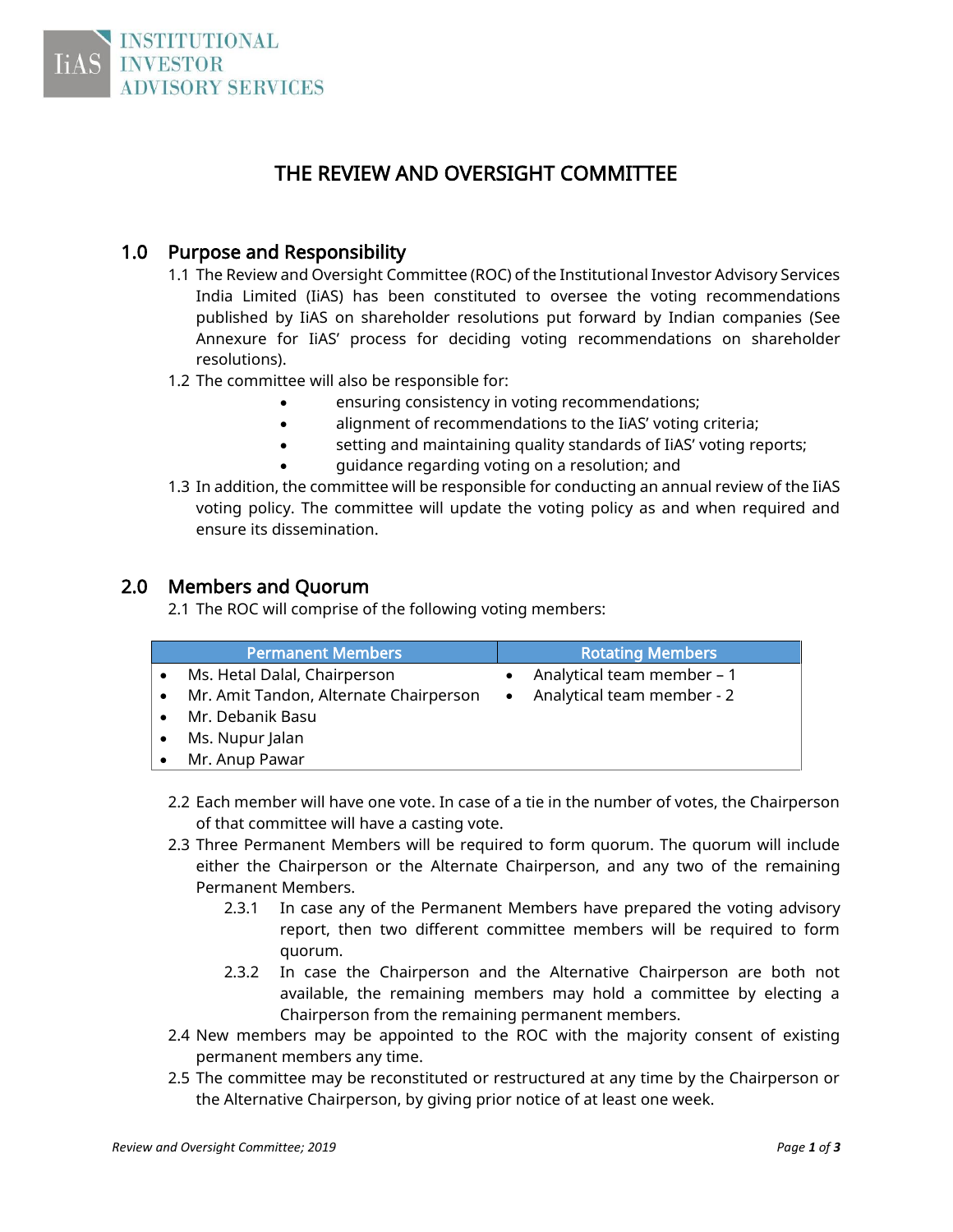

## 3.0 Meetings and Proceedings

- 3.1 The committee meetings will be scheduled as and when required, with prior notice. We recognize there may be circumstances when prior notice is not feasible, but even in these situations, the quorum requirements will not be waived.
- 3.2 Analysts will be required to submit their voting recommendations at least 24 hours prior to the meeting scheduled, on a best effort basis.
- 3.3 All recommendations will be presented, discussed and voted upon during the ROC meetings. Final decisions will be made based on majority votes.
- 3.4 Where an analyst receives additional information after the committee has made its decision, he or she must inform the committee and request for a revised decision.

#### Meetings by circulation

3.5 In case committee members are not available for a meeting, or a decision needs to be taken in the paucity of time, the analyst may present the case to any three committee members – one of which must be the Chairperson or the Alternate Chairperson separately, taking their views independently.

#### 4.0 Deviations

4.1 Where the committee wishes to deviate from established criteria, the case needs to be presented to a committee that has a majority of permanent members present.

### 5.0 Recording of Meeting Proceedings

5.1 All discussions of the ROC meetings, including discussions during appeals, will be summarized in the final voting recommendation report. This final report, which will be uploaded on IiAS' cloud-based service, [www.iiasadrian.com,](http://www.iiasadrian.com/) may be construed as the minutes of the meetings.

#### 6.0 About the Policy

- 6.1 This policy is effective 1 June 2019.
- 6.2 The policy replaces all previous policies issued and is valid till it is changed.